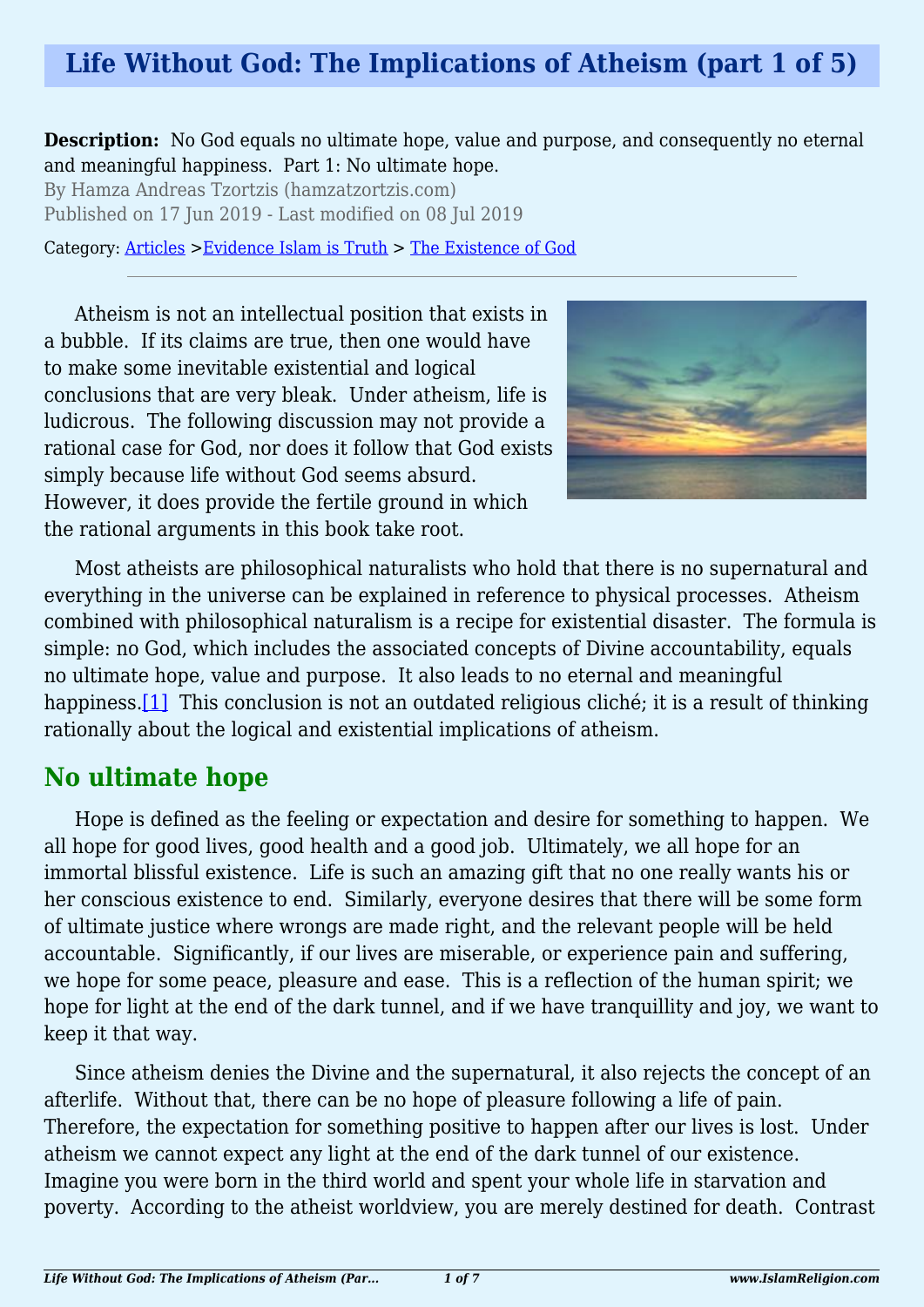this with the Islamic perspective: all instances of suffering that happen in our lives are for some greater good. Therefore, in the larger scheme of things, no pain or suffering we undergo is meaningless. [God is aware of all our sufferings, and He will provide](http://www.hamzatzortzis.com/is-god-merciful-islams-response-to-evil-suffering/) [recompense](http://www.hamzatzortzis.com/is-god-merciful-islams-response-to-evil-suffering/). According to atheism, however, our pains are as meaningless as our pleasure. The immense sacrifices of the virtuous and the distress of the victim are falling dominoes in an indifferent world. They occur for no greater good and no higher purpose. There is no ultimate hope of an afterlife or any form of happiness. Even if we lived a life of pleasure and immense luxuries, most of us would inevitably be doomed to some form of evil fate or an incessant desire for more pleasure. The pessimist philosopher Arthur Schopenhauer aptly described the hopelessness and ill fate that awaits us:

"We are like lambs in a field, disporting themselves under the eye of the butcher, who chooses out first one and then another for his prey. So it is that in our good days we are all unconscious of the evil fate may have presently in store for us"sickness, poverty, mutilation, loss of sight or reason… No little part of the torment of existence lies in this, that Time is continually pressing upon us, never letting us take breath, but always coming after us, like a taskmaster with a whip. If at any moment Time stays his hand, it is only when we are delivered over to the misery of boredom… In fact, the conviction that the world and man is something that had better not have been, is of a kind to fill us with indulgence towards one another. Nay, from this point of view, we might well consider the proper form of address to be, not *Monsieur, Sir, mein Herr*, but *my fellow-sufferer, Socî malorum, compagnon de miseres*!"[\[2\]](#page-2-1)

<span id="page-1-0"></span>The Qur'an alludes to this hopelessness. It argues that a believer cannot despair; there will always be hope, and hope is connected to God's mercy, and God's mercy will manifest itself in this life and the hereafter:

#### **"Certainly no one despairs of God's Mercy, except the people who disbelieve." (Quran 12:87)**

Under atheism, ultimate justice is an unachievable goal"a mirage in the desert of life. Since there is no afterlife, any expectation of people being held to account is futile. Consider Nazi Germany in the 1940s. An innocent Jewish lady who just saw her husband and children murdered in front of her has no hope for justice when she is waiting for her turn to be cast into the gas chamber. Although the Nazis were eventually defeated, this justice occurred *after* her death. Under atheism she is now nothing, just another rearrangement of matter, and you cannot give reprieve to something that is lifeless. Islam, however, gives everyone hope for pure Divine, ultimate justice. No one will be treated unfairly and everyone shall be taken to account:

**"On that Day, people will come forward in separate groups to be shown their deeds: whoever has done an atom's weight of good will see it, but whoever has done an atom's weight of evil will see that." (Quran 99:6-8)**

**"God created the heavens and the Earth for a true purpose: to reward each soul according to its deeds. They will not be wronged."**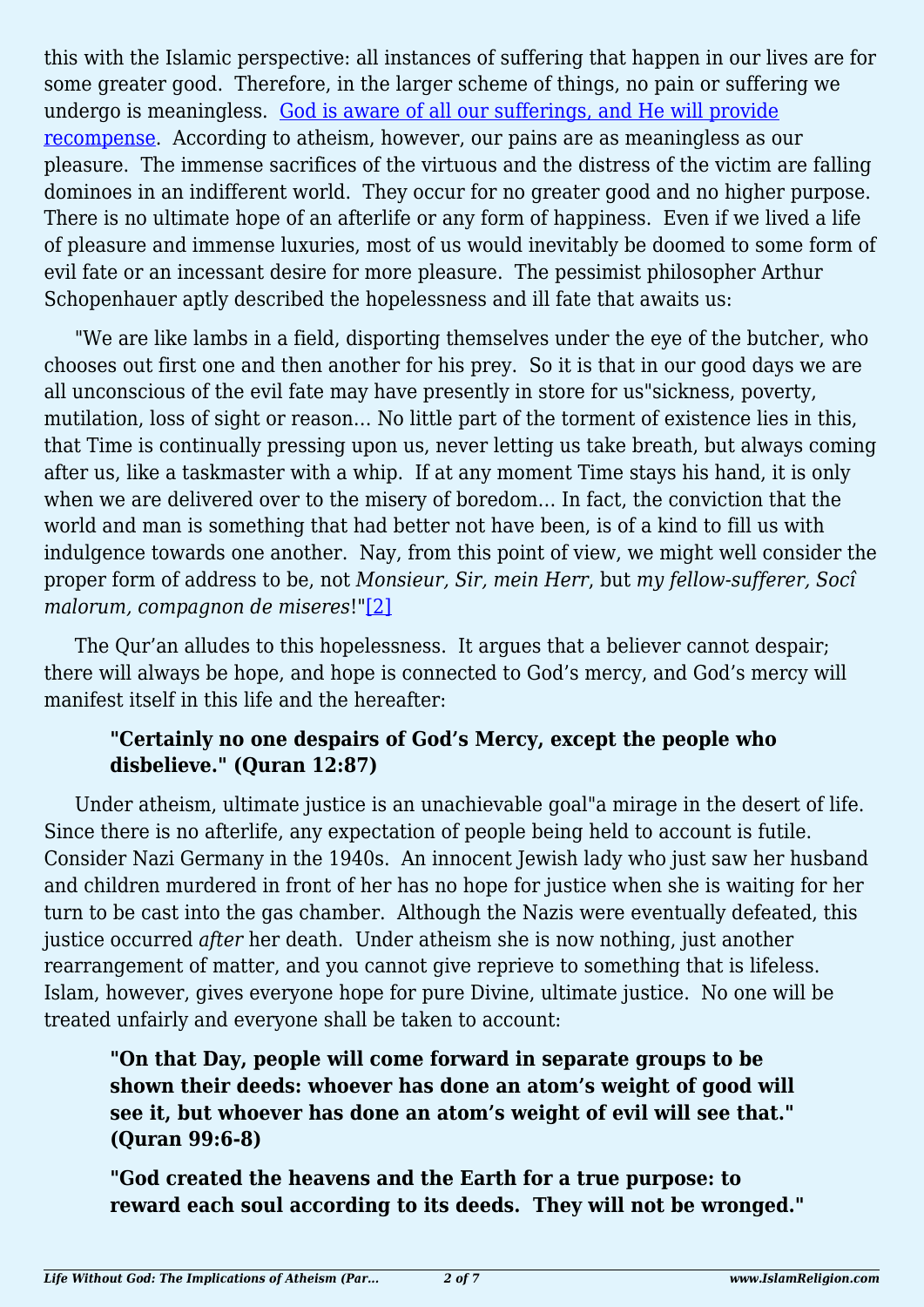#### **(Quran 45:22)**

Life, from the perspective of philosophical naturalism, is like a mother giving her child a toy and then taking it back for no reason. Life, without a doubt, is a wonderful gift. Yet any pleasure, joy and love we have experienced will be taken away from us and lost forever. Since the atheist denies the Divine and the hereafter, it means that the pleasures we have experienced in life will disappear. There is no hope of a continuation of happiness, pleasure, love and joy. However, under Islam, these positive experiences are enhanced and continued after our worldly life:

**"They will have therein whatever they desire and We have more than that for them." (Quran 50:35)**

**"The people who lived a pious life will have a good reward and more…." (Quran 10:26)**

**"Verily, the dwellers of Paradise that Day, will be busy in joyful things… (It will be said to them): '***Salamun***' (Peace be on you), a Word from the Lord, Most Merciful." (Quran 36:55-58)**

<span id="page-2-0"></span>Endnotes:

[\[1\]](#page-0-0) Some of ideas in this chapter have been inspired by and adapted from Craig, W.L. The absurdity of life without god. Available at: <http://www.reasonablefaith.org/the-absurdity-of-life-without-god>[Accessed 23rd November 2016].

<span id="page-2-1"></span>[\[2\]](#page-1-0) Schopenhauer, A. (2014). Studies in Pessimism: On the Sufferings of the World. [ebook] The University of Adelaide Library. Chapter 1. Available at: <https://ebooks.adelaide.edu.au/s/schopenhauer/arthur/pessimism/chapter1.html>[Accessed 2nd October 2016].

## **Life Without God: The Implications of Atheism (Part 2 of 5)**

**Description:** No God equals no ultimate hope, value and purpose, and consequently no eternal and meaningful happiness. Part 2: No ultimate value.

By Hamza Andreas Tzortzis (hamzatzortzis.com)

Published on 24 Jun 2019 - Last modified on 18 Jul 2019

Category: [Articles](http://www.islamreligion.com/articles/) >[Evidence Islam is Truth](http://www.islamreligion.com/category/33/) > [The Existence of God](http://www.islamreligion.com/category/39/)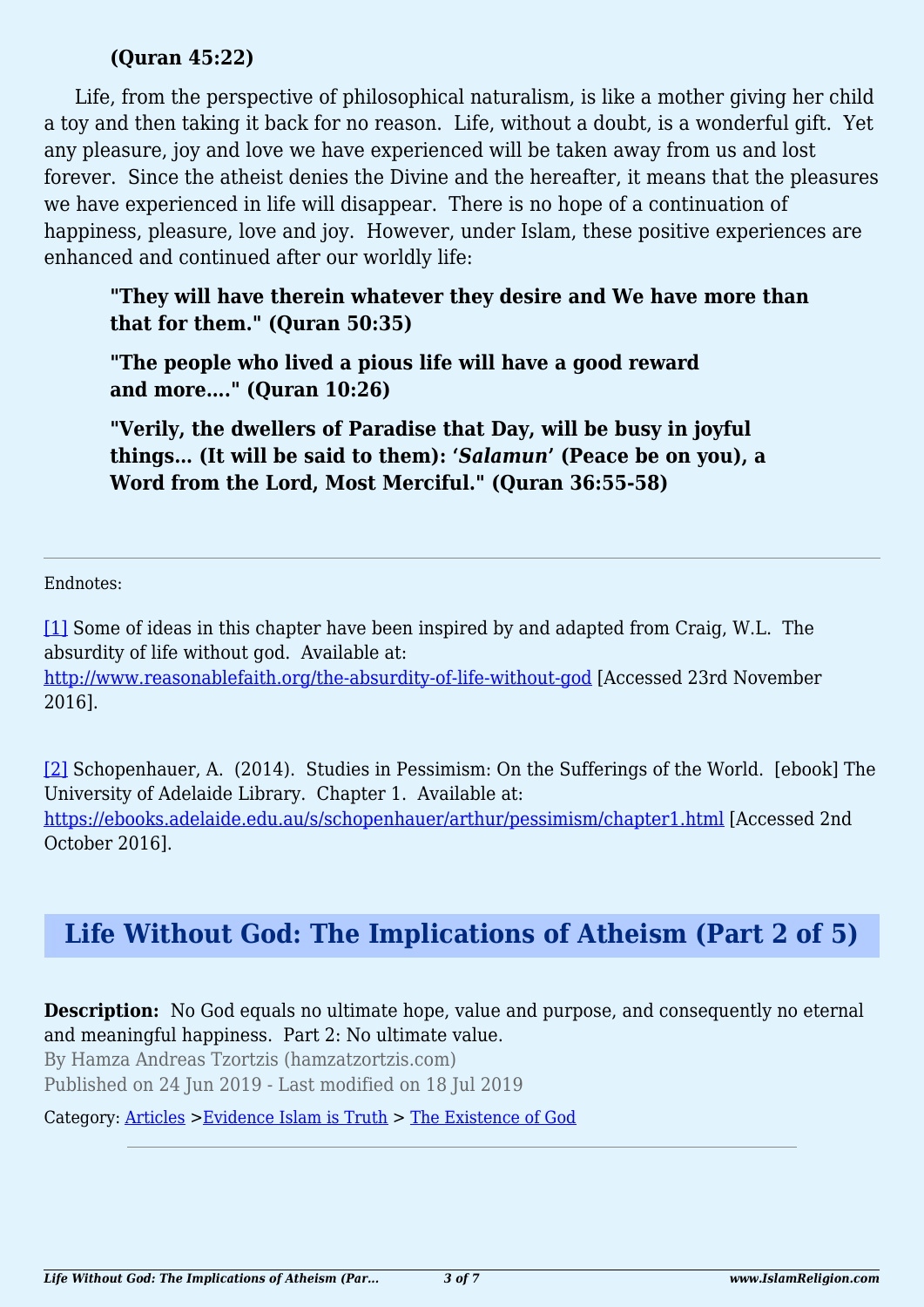## **No ultimate value**

What is the difference between a human and a chocolate bunny? T his is a serious question. According to many atheists who adopt a naturalist ic



worldview, everything that exists is essentially a rearrangement of matter, or at least based on blind, non-conscious physical processes and causes.

If this is true, then does it really matter?

If I were to pick up a hammer and smash a chocolate bunny and then I did the same to myself, according to naturalism there would be no real difference. The pieces of chocolate and the pieces of my skull would just be rearrangements of the same stuff: cold, lifeless matter.

The typical response to this argument includes the following statements: "we have feelings", "we are alive", "we feel pain", "we have an identity" and "we're human!" According to naturalism these responses are still just reduced to rearrangements of matter, or to be more precise, neuro-chemical happenings in one's brain. In reality everything we feel, say or do can be reduced to the basic constituents of matter, or at least some type of physical process. Therefore, this sentimentalism is unjustified if one is an atheist, because everything, including feelings, emotions or even the sense of value, is just based on matter and cold physical processes and causes.

Returning to our original question: *What is the difference between a human being and a chocolate bunny?* The answer, according to the atheist perspective, is that there is no real difference. Any difference is just an illusion"there is no ultimate value. If everything is based on matter and prior physical causes and processes, then nothing has real value. Unless, of course, one argues that what matters is matter itself. Even if that were true, how could we appreciate the difference between one arrangement of matter and another? Could one argue that the more complex something is, the more value it has? But why would that be of any value? Remember, according to atheism nothing has been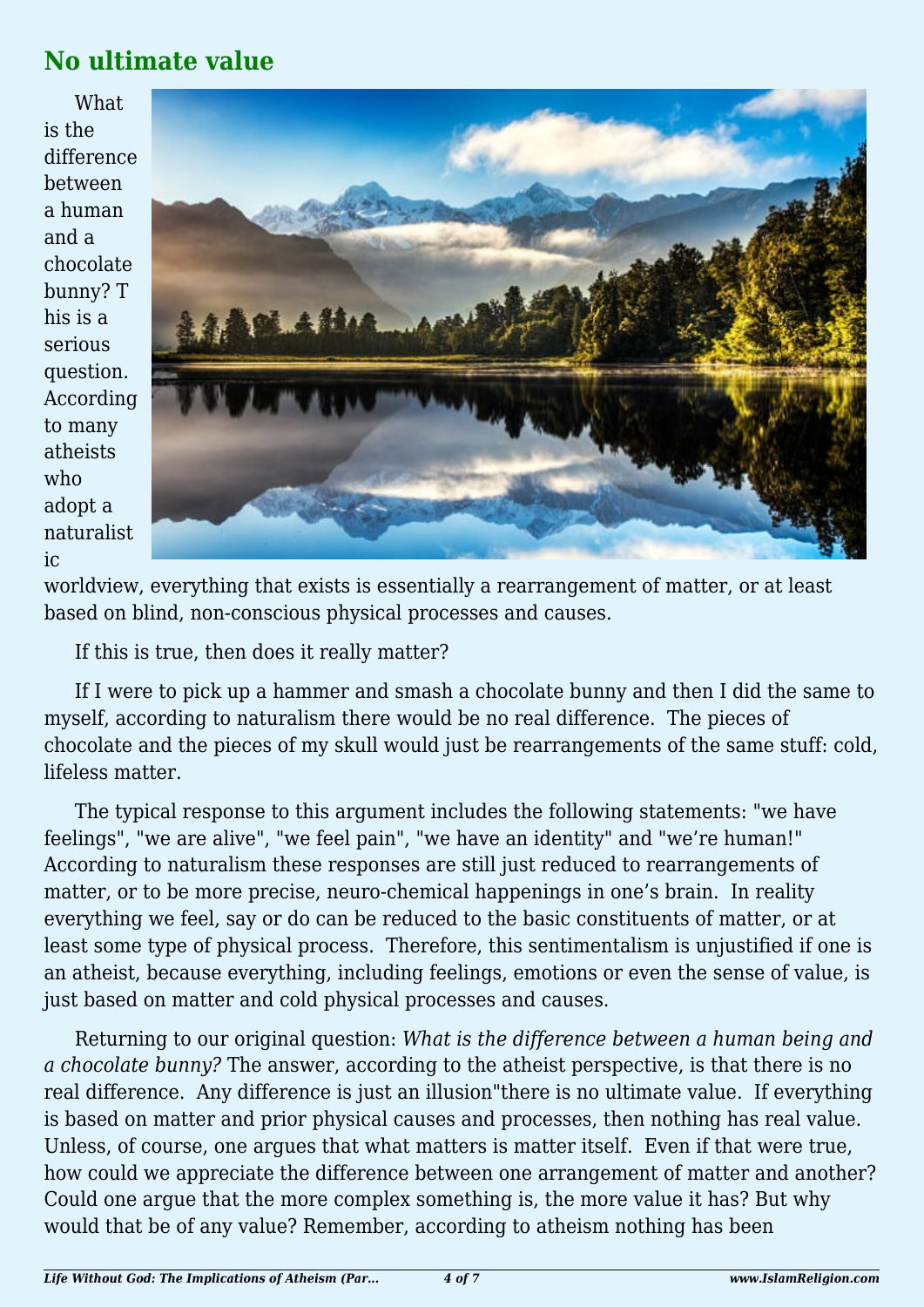purposefully designed or created. It is all based on cold, random and non-conscious physical processes and causes.

The good news is that the atheists who adopt this perspective do not follow through with the rational implications of their beliefs. If they did, it would be depressing. The reason that they attribute ultimate value to our existence is because their innate dispositions, which have been created by God, have an affinity to recognise God and the truth of our existence.

From an Islamic point of view God has placed an innate disposition within us to acknowledge our worth, and t[o recognise fundamental moral and ethical truths](http://www.hamzatzortzis.com/know-god-know-good-god-objective-morality/). This disposition is called the *fitrah* in Islamic thought. Our claim of ultimate value is justified because God created us with a profound purpose, and preferred us to most of His creation. We have value because the One who created us has given us value.

#### **"Now, indeed, We have conferred dignity on the children of Adam… and favoured them far above most of Our creation." (Quran 17:70)**

#### **"Our Lord! You have not created all this without purpose." (Quran 3:191)**

Islam values the good and those who accept the truth. It contrasts those who obey God and thereby do good, and those who are defiantly disobedient, and thereby do evil:

#### **"Then is one who was a believer like one who was defiantly disobedient? They are not equal." (Quran 32:18)**

Since naturalism rejects the hereafter and any form of Divine justice, it rewards the criminal and the peacemaker with the same end: death. We all meet the same fate. So what ultimate value do the lives of Hitler or Martin Luther King Jr. really have? If their ends are the same, then what real value does atheism give us? Not much at all.

However, in Islam, the ultimate end of those who worship God and are compassionate, honest, just, kind and forgiving is contrasted with the end of those who persist with their evil. The abode of the good is eternal bliss and the abode of the evil is Divine alienation. This alienation is a consequence of consciously denying God's mercy and guidance, which inevitably results in spiritual anguish and torment. Clearly, Islam gives us ultimate value. However, under atheism, value cannot be rationally justified except as an illusion in our heads.

Despite the force of this argument, some atheists still object. One of their objections involves the following question: *Why does God give us ultimate value?* The answer is simple. God created and transcends the universe, and He has unlimited knowledge and wisdom. His names include The-Knowing and The-Wise. Therefore, what He values is universal and objective. Another way of looking at it is by understanding that God is the maximally perfect Being, which means He is free from any deficiency and flaw. Therefore, it follows that what He values will be objective and ultimate, because this objectivity is a feature of His perfection.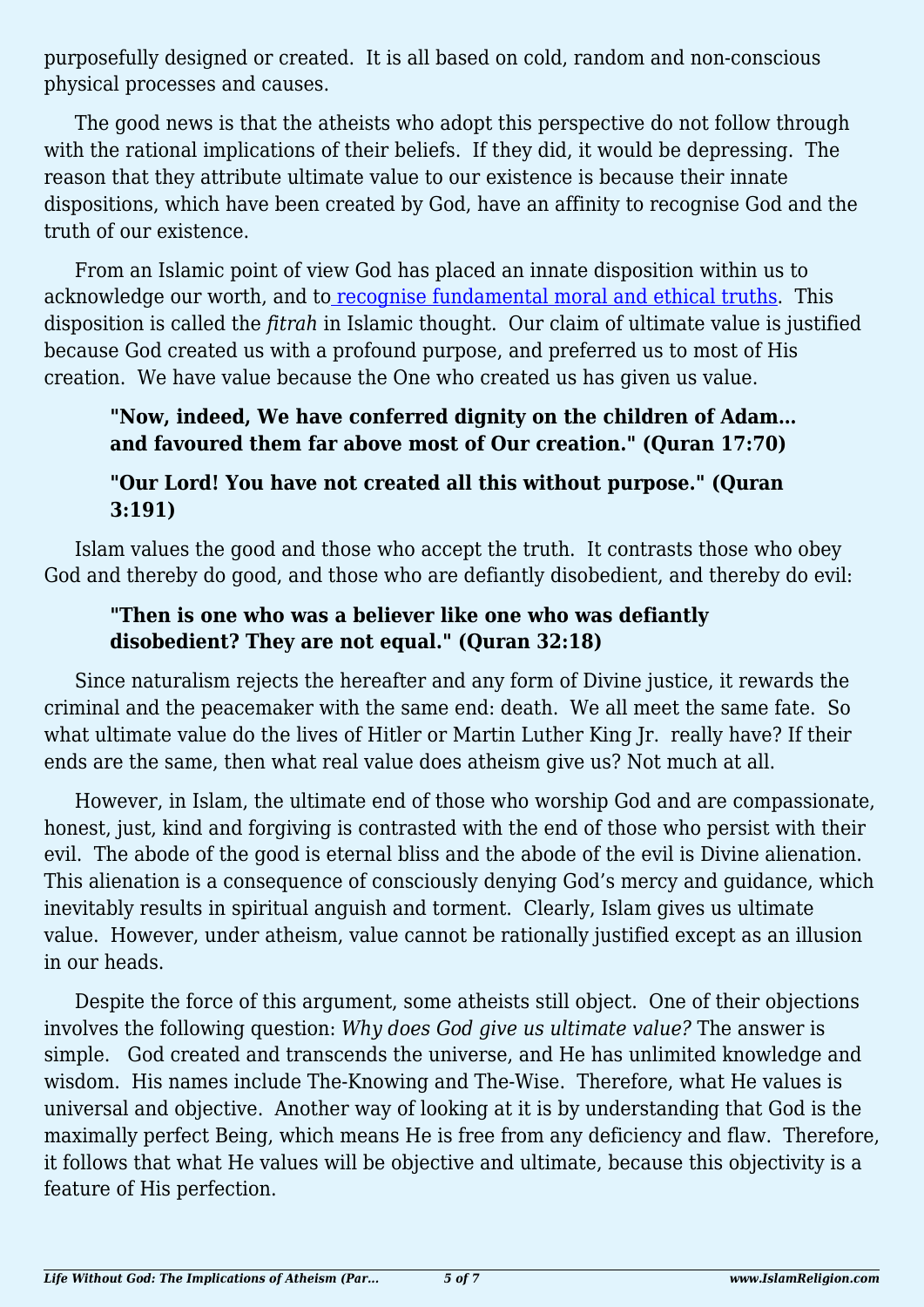Another objection argues that even if we were to accept that God gives us ultimate value, it would still be subjective, as it would be subject to His perspective. This contention is premised on a misunderstanding of what subjectivity means. It applies to an individual's limited mind and/or feelings. However, God's perspective is based on unlimited knowledge and wisdom. He knows everything; we do not. The classical scholar Ibn Kathir states that God has the totality of wisdom and knowledge; we have its particulars. In other words: God has the picture, we merely have a pixel.

Seyyed Hossein Nasr, Professor of Islamic studies at George Washington University, provides an apt summary of the concept of human rights and dignity"which ultimately refer to value"in the absence of God:

"Before speaking of human responsibilities or rights, one must answer the basic religious and philosophical question, 'What does it mean to be human?' In today's world everyone speaks of human rights and the sacred character of human life, and many secularists even claim that they are true champions of human rights as against those who accept various religious worldviews. But strangely enough, often those same champions of humanity believe that human beings are nothing more than evolved apes, who in turn evolved from lower life forms and ultimately from various compounds of molecules. If the human being is nothing but the result of 'blind forces' acting upon the original cosmic soup of molecules, then is not the very statement of the sacredness of human life intellectually meaningless and nothing but a hollow sentimental expression? Is not human dignity nothing more than a conveniently contrived notion without basis in reality? And if we are nothing but highly organized inanimate particles, what is the basis for claims to 'human rights'? These basic questions know no geographic boundaries and are asked by thinking people everywhere.["\[1\]](#page-6-0)

#### <span id="page-5-0"></span>*We have value, but what value does the world have?*

If I were to put you in a room with all your favourite games, gadgets, friends, loved ones, food and drink, but you knew that in five minutes you, the world and everything in it would be destroyed, what value would your possessions have? They wouldn't have any at all. However, what is five minutes or 657,000 hours (equivalent to 75 years)? It is mere time. Just because we may live for 75 years does not make a difference. In the atheist worldview it will all be destroyed and forgotten. This is also true for Islam. Everything will be annihilated. So in reality the world intrinsically has no value; it is ephemeral, transient and short-lived. Nonetheless, from an Islamic perspective the world has value because it is an abode for getting close to God, good deeds and worship, which lead to eternal paradise. So it is not all doom and gloom. We are not on a sinking ship. If we do the right thing, we can gain God's forgiveness and approval.

#### **"There is terrible punishment in the next life as well as forgiveness and approval from God; so race for your Lord's forgiveness…." (Quran 57:2-21)**